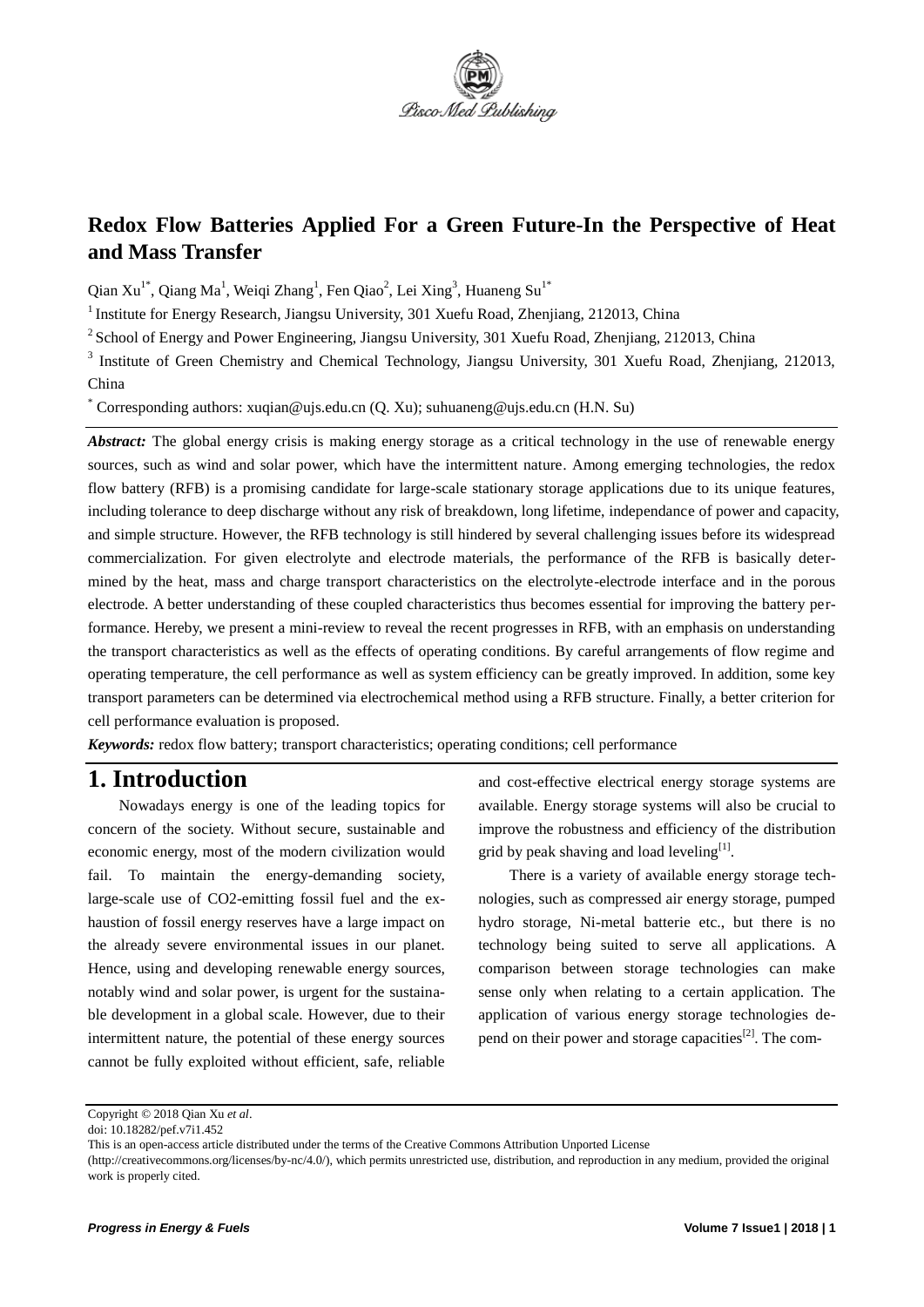parison actually is very formidable, due to the various parameters that formulate the technical and economical performance of an energy storage system $[3]$ . When we discuss flexibility options, it becomes clear that the gas storage systems and thermal storage systems also need to be discussed (See **Figure 1**).

Over the past few decades, the demand for electrochemical energy storage has been growing rapidly. In response, battery chemists have made tremendous improvements in the storage capacity and power density of batteries<sup>[4,5]</sup>. To increase the energy density of a energy storage system, the lithium ion batteries have been proposed<sup>[6]</sup> and its energy density (180-250 Wh  $kg^{-1}$ ) is several times larger than any other conventional rechargeable battery including lead-acid (30-40 Wh  $kg^{-1}$ ) and nickel-cadmium (40-60 Wh  $kg^{-1}$ ).

However, one significant drawback of conventional batteries is that the electrodes serve as both the structural component and the electrochemically active materials, thereby leading to the coupling of the power density and storage capacity. These unfavorable characteristics of conventional batteries can be addressed if the active materials are decoupled from the power components. In line with this idea, the redox flow batteries (RFBs) have been proposed, as shown in **Figure 2**.

For a RFB, the electrolyte solutions for both anode and cathode, which are seperated by a membrane or seperator, flow through porous electrodes and the active redox couples dissolved in the electrolytes react on the surface of electrodes. The generated electrons flow through the external circuit, and the charge-carrying species transport through the separator to form a cycle of electricity. Unlike the situations in other batteries, in redox flow batteries the energy is stored in the electrolyte solutions such that the capacity of the system depends on the concentration of the active species. The energy capacity and power density of a RFB system can be separately designed according to the requirements. In this sense, redox flow batteries are the most suitable candidate for massive energy storage as they allow the storage capacity to be scaled up readily by increasing the amount of active material while keeping other components unchanged<sup>[1,7]</sup>. Furthermore, flow batteries can be discharged deeply without any potential damage to the electrode or the electrolyte materials. Since 1970s, various flow battery systems have been proposed [8-12]. Some redox flow batteries, such as zinc-bromine and zinc-cerium categorized as hybrid flow batteries since they save energy in the form of electrodeposits from one or more of the active components.

Aiming to a better understanding of the coupled mass, heat transfer and electrochemical reaction processes inside the RFB, we propose this mini-review paper. It is arranged as follows. Firstly the key transport parameters in the porous electrode were determined via electrochemical method, then the effects of flow regime and temperature on the cell performance were comprehensively investigated, followed by the effects of operating conditions on system efficiency. Finally, some conclusions and the prospective are given.



**Figure 1.** Intersectoral connection of energy systems.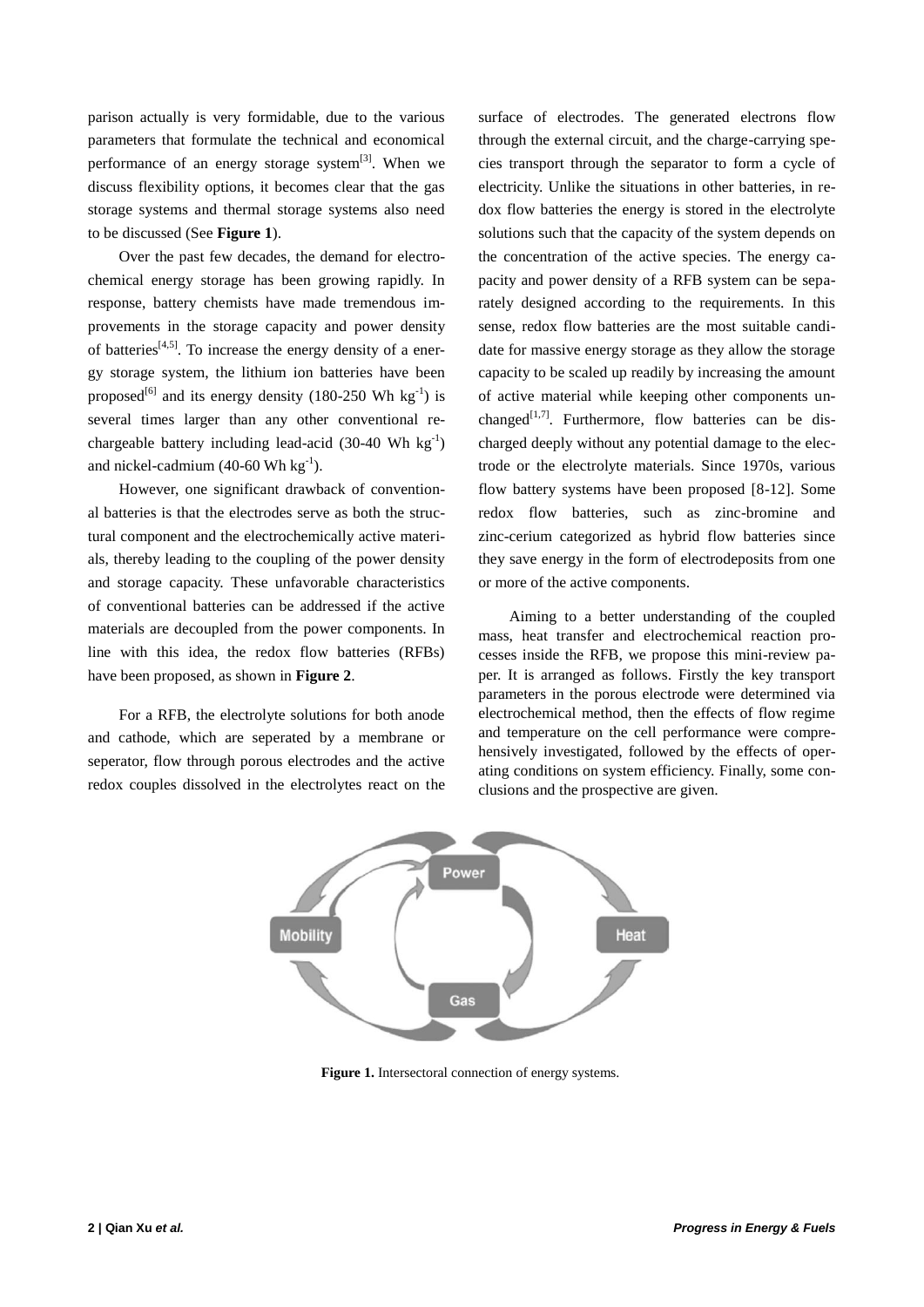

Figure 2. Schematic of a redox flow battery (RFB) system<sup>[7]</sup>.



Figure 3. Schematic of the setup for the determination of the effective diffusivity<sup>[13]</sup>.

#### **2. Determination of key transport parameters in RFBS**

For determining the effective diffusivity inside a porous electrode, the main idea is to measure the mass flux given a concentration difference through porous electrode. The direct determination of the mass flux is quite challenging. In Reference<sup>[13]</sup> an electrochemical method is proposed for determining the effective diffusivity through porous electrodes.

Figure 3 shows the experimental setup, which is actually a VRFB. The tested porous sample and a membrane-electrode assembly are separated by a metal ring, which serves as a current collector. A serpentine flow field is used to supply and distribute electrolyte onto the surface of porous electrode, where the concentration of the vanadium ion,  $c_{fi}$ , would be approximated the same as that at the inlet of the flow field, if i) the concentration difference between the serpentine flow field inlet and the bulk would be very small; and ii) the electrolyte could evenly distributed onto the porous electrode surface. Transported through the porous sample, the vanadium ion is then flows through the gap between the porous sample and the catalyst layer (another thin porous electrode), where it reacts at a concentration, *cs,i*. Under this condition, the mass flux from the serpentine flow field to the thin catalyst layer can be expressed only as a diffusion  $flux^{[13]}$ .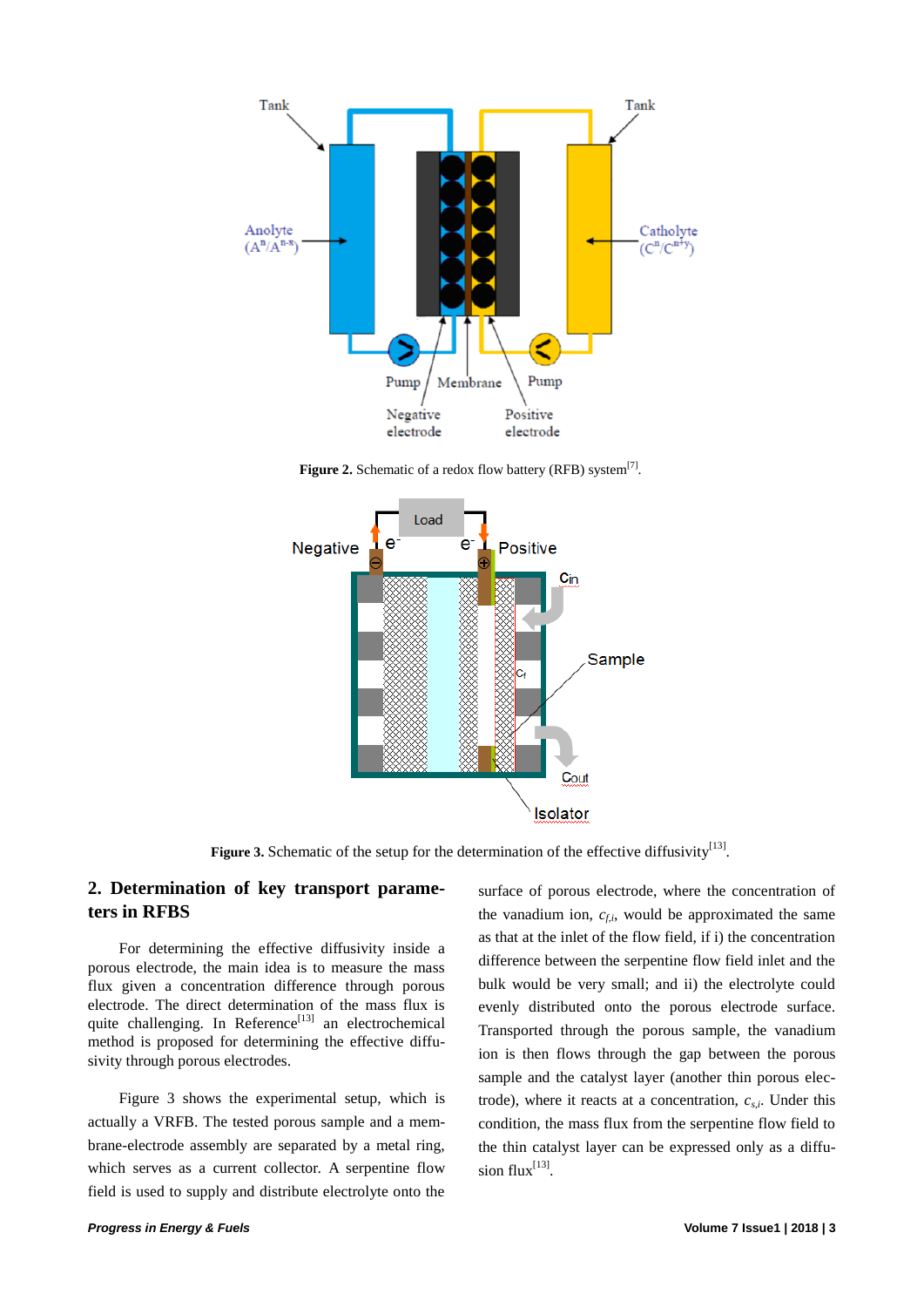

Figure 4. Mass-transfer correlation,  $D^{\text{eff}}/D$  vs.  $Pe^{[13]}$ .

The limiting current densities were measured by changing the flow rate from 5 to 40 ml  $min^{-1}$ . The measured data were then calculated to the effective diffusivity by Eq. 1, as shown in **Figure 4**. The correlation was obtained based on a least square fit of the experimental data as follows:

$$
\frac{D^{eff}}{D} = \varepsilon^{1.1} (1 + 1.46 \times 10^{-3} \,\text{Pe}^2)
$$
\n(4.3 < \text{Pe} < 34.5)

**4 | Qian Xu** *et al. Progress in Energy & Fuels* Next step, the flux of mass transfer from the representative elementary volume (REV) level to the solid surfaces of electrode through internal pores needs to be determined under the situation that the concentration at the REV level  $c<sub>b</sub>$  and that at solid pore surfaces  $c<sub>s</sub>$  are given values. Xu and Zhao conceived an electrochemical approach as follows<sup>[13]</sup>. The electrolyte with concentration  $c<sub>b</sub>$  is transported via the internal pores to the solid surface of the electrode, where redox reactions occur. When the porous layer is sufficiently thin (e.g. only several pore diameters), the resistance of mass transfer from flow field to the porous layer becomes ignorable  $[14]$ . Hence, the concentration at the REV level can be approximated equalled to that in the flow field. Note that when the current density reaches the limiting current density, the concentration at solid pore surface of the porous layer (i.e. the electrode of the VRFB) becomes zero, implying that the mass-transfer coefficient at the pore level  $k_m$  can be determined by measuring the limiting current density and with a given concentration  $c<sub>b</sub>$ .

The correlation of  $k_m$  (m s<sup>-1</sup>) was obtained based on a least-squares fitting of experimental data as follows:

$$
\frac{k_m d_p}{D} = 2 + 1.534 \text{ Re}^{0.912}
$$
\n(0.3 < Re < 2.4)\n(2)

By adding an extra electric field on the half cell of a RFB, the mobility of ions in the electrolyte can also be determined, as illustrated in a recent patent<sup>[15]</sup>. The determined transport parameters (the effective diffusivity, the pore level mass-transfer coefficient) can be further used in numerical modelings of RFBs for an improved accuracy<sup>[16]</sup>.

#### **3. Effects of flow regime**

Known a critical component of flow batteries, the flow field functions to distribute electrolytes and to apply/collect electric current to/from batteries. The key issue of the flow field design is how to maximumly facilitate the mass transport under a minimum pressure drop. The three cell architectures were tested for the RFBs: one was the conventional flow-through electrode structure; one was with a serpentine flow field; and the other was with a parallel flow field onto the porous electrode. The performances of the RFBs with and without a flow field were measured and compared and the results show that adding a flow field in the cell can enhance the mass transport at higher flow rates, resulting in better cell performances. However, the pressure drop through the RFB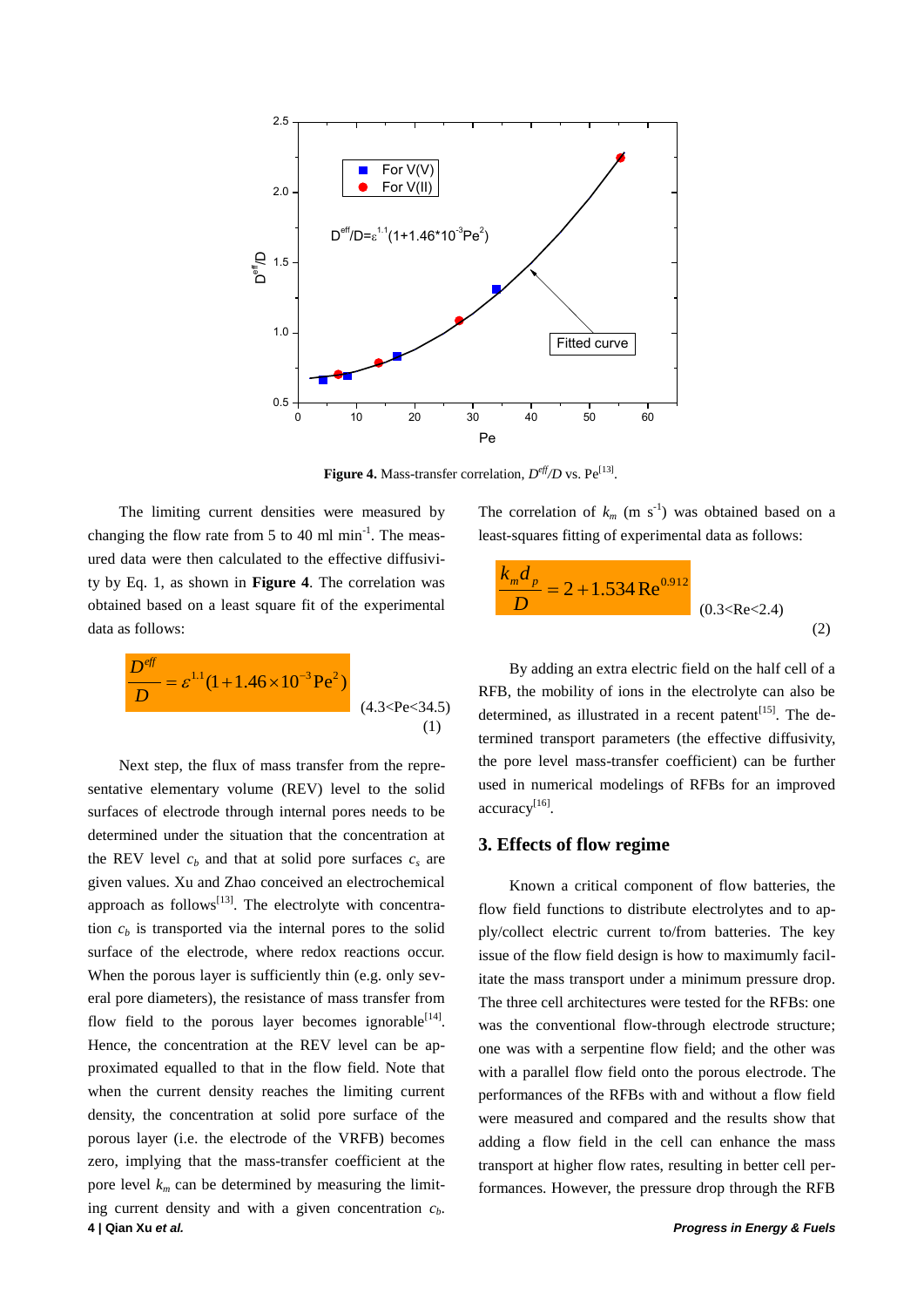with a flow field is also greatly enlarged compared with the flow-through arrangement at high flow rates. Taking account of both the cell performance and the pumping power, a power-based efficiency was defined and calculated at different electrolyte flow rates $^{[17]}$ . It is shown that there is an optimal flow rate for the VRFBs with a specific flow field, respectively, at which the maximum efficiency can be attained (see **Figure 5**).

Fabricating with the optimized thickness of electrode and operating at the optimal flow rate, the redox flow battery with a serpentine flow field exhibits the highest energy efficiency<sup>[18]</sup>.

Recently, Wang et al. proposed a transient model for VRFB. Based on their model, a dynamic flow-rate control strategy is proposed to determine the optimal flow rate under changing discharge power and state-of-charge (SOC) situations<sup>[19]</sup>. The numerical results show that the newly-proposed control strategy can result in a VRB system efficiency as high as 87.7%, and can control the temperature of electrolytes to the safe range during summer days.

### **4. Effects of operating conditions**

The effect of the operating temperature on the cell performance of a vanadium redox flow battery was experimentally studied by Zhang et al.<sup>[20]</sup>. Their results show that the flow battery's voltage improved within the temperature range from  $15 \, \text{°C}$  to  $55 \, \text{°C}$ , because of the

improved kinetics and reduced ohmic resistance. The voltage efficiency rised from 86.5% to 90.5% with the current density of 40 mA cm-2 and the peak power density enlarged from 259.5 to 349.8 mW cm-2. Moreover, the pumping consumption was lowered since the viscosity of the electrolyte decreases with temperature. On the other hand, at elevated temperatures the permeability of vanadium ions through the membrane increases, which would not only cause a decrease in the coulombic efficiency (CE), but also a faster capacity dropdecay. Their results imply that the thermal management of a practically operating VRFB is essential to make the battery operate at the optimal temperature to achieve the most high-efficiency operation.

The viscosity of the electrolyte in VRFBs keeps changing during charge and discharge processes as the concentrations of acid and vanadium ions in aqueous electrolyte continuously vary with SOC. Xu et al. proposed a 2-D model including the SOC-dependent viscosity to study the distributions of overpotential, local current density and vanadium ions concentration of a single vanadium redox cell<sup>[21]</sup>. The results from this model exhibit higher pressure drop (especially in the positive half-cell), steeper distributions of local current density and overpotential in the electrodes compared with the results resulting from a constant-electrolyteviscosity model, which implies that this improved model enables a more realistic modelling and more accurate estimation of pump consumption work in a VRFB.



Figure 5. Power-based efficiency vs. flow rate<sup>[18]</sup>.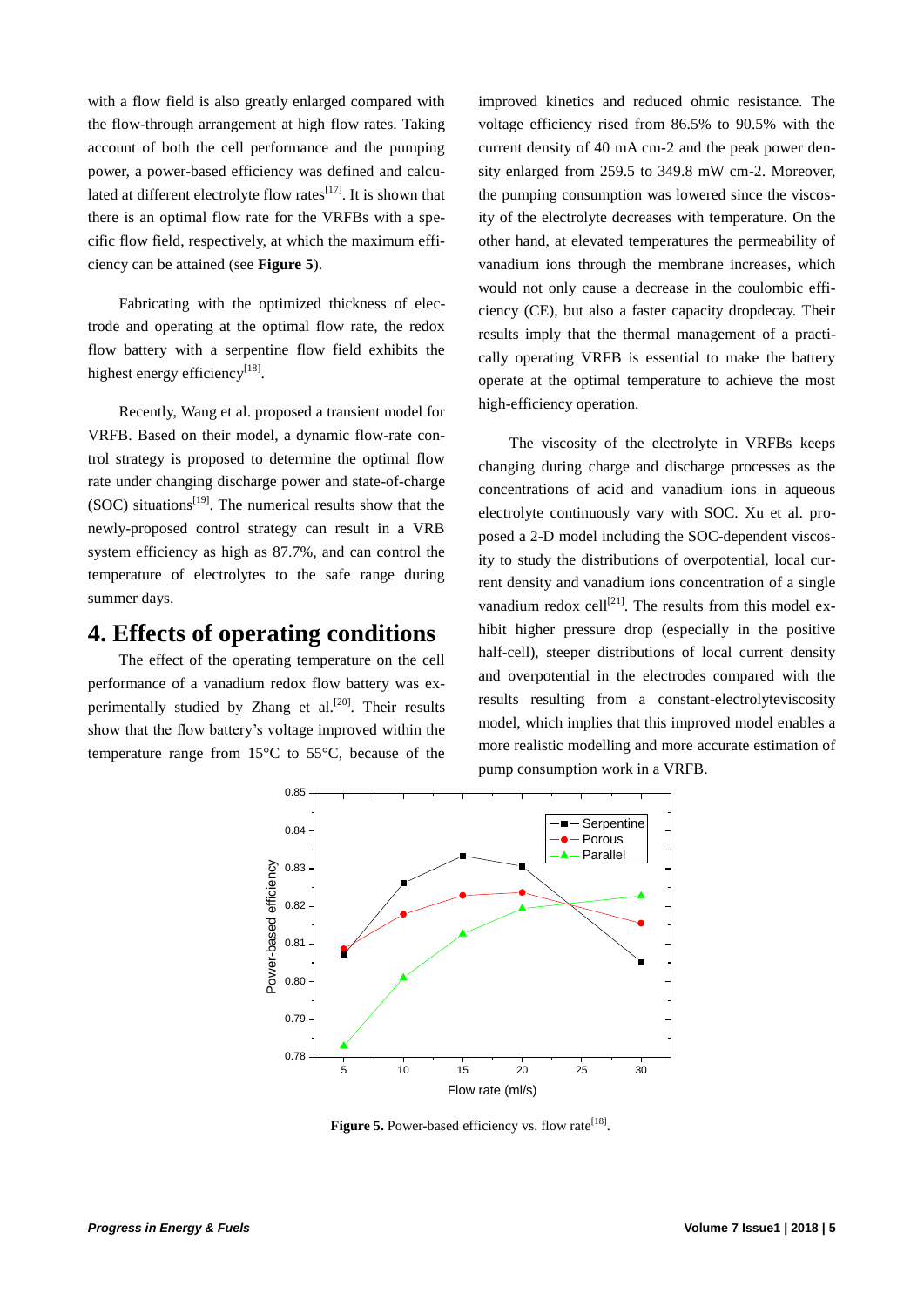During the operation of a RFB, there are several kinds of unwanted processes that decrease the cell performance and system efficiency, e.g. the hydrogen evolution reaction (HER) and ions crossover through the seperator. Wei et al. carried out some experiments to investigate the HER in a  $VRFB^{[22]}$ . The results exhibit that the operating temperature has a crucial effect on the rate of HER. In particular, compared with the V3+ reduction reaction, HER seems more sensitive to the variation of temperature. It is also shown that H2 evolves at a relatively low SOC, suggesting that attention should also be paid to the hydrogen evolution at the negative electrode in the very early charge process. In addition, the generated hydrogen gas at the negative side prefers to shape macroscopically observable bubbles on the electrode surface, covering the active sites for redox reactions, while the oxygen evolution (including CO2 production) at the positive electrode corrodes electrode surface and results in some oxygen-rich functional groups.

To reduce the harmful effect of ion crossover, Leung and Xu proposed a preparation method for a sol-gel derived silica nanocomposite anion exchange membrane (AEM) for vanadium  $RFBs^{[23]}$ . The physical properties of the obtained membrane, including the area resistance, the ion-exchange capacity and the water uptake, are evaluated and compared with the pristine AEM and the Nafion cation exchange membrane (CEM). The results exhibit that the vanadium ions permeability through the silica nanocomposite AEM is about 20 % lower than that of the pristine AEM, and even one order of magnitude lower than that of the frequently used Nafion membrane. As a result, the rates of self-discharge and the capacity fade of the VRFB reduced substantially. The coulombic and energy efficiencies at the current density of 40 mA cm-2 are as high as 92% and 73%, respectively.

Based on the comprehensive understanding of the operation of RFBs, Xu et al. reviewed the development of performance evaluation criteria and clarified the choosing principle of the evaluation criteria, declaring that the system energy efficiency is the most important criterion, and power density or/and energy density are also significant on the premise of keeping high system energy efficiency for various types of redox flow batter $ies^{[24-26]}$ . Adopting a proper evaluation criterion implies to circumvent the remaining challenges of RFBs, hence their results can be the useful guideline for the technology development and the practical deployment of flow batteries.

## **5. Conclusions**

The redox flow battery (RFB) is a promising electrochemical energy storage technology for large-scale stationary applications. This paper summaries some recent findings for RFB with an emphasis on the understanding the transport processes and the effects of operating conditions. Through a sample RFB, the key transport parameters including effective diffusivity inside the porous electrode, pore-level mass transport coefficient and ionic mobility can be accurately determined. The RFB with a serpentine type flow field operating at the optimal flow rate exhibits the highest energy efficiency. The arrangement of flow regime for a RFB stack should also consider the trade-off among flow resistance, ionic resistance and dimensions of branches. Thermal management of a practically operating VRFB is vital to make the battery operate at the optimal thermal situation to achieve the most efficient and reliable working. With a deeper understanding on gas evolution reactions and ions crossover through the separator, the system efficiency of a RFB can be largely improved. Applying a better performance evaluation criterion recently proposed, the research society aims to circumvent the remaining challenges of RFBs in the near future.

### **Acknowledgements**

The work described in this paper was fully supported by Grants from the NSFC, China (No. 21676126 and No. 51676092), a Grant from the Chinese Postdoctoral Foundation (No. 2015M571685), Six-Talent-Peaks Project in Jiangsu Province (2016-XNY-015), and a Project Funded by the Priority Academic Program Development of Jiangsu Higher Education Institutions (PAPD), China.

### **References**

- 1. Yang Z, Zhang J, Kintnermeyer MC, Lu X, Choi D, Lemmon JP, Liu J. Electrochemical energy storage for green grid.Chemical Reviews  $201\overline{1}$ ;  $111(5)$ : 3577-3613.
- 2. Xu Q, Zhao TS. Transport and electrochemical characteristics in flow batteries. Lambert Academic Publishing Co., Germany, 2017.
- 3. Moseley PT, Garche J. Electrochemical energy storage for renewable sources and grid balancing (1st Ed.), Elsevier, 2015:465–473.
- 4. Thackeray MM, Kang SH, Johnson CS, Vaughey JT, Benedek R, Hackney SA. Li2MnO3-stabilized Li-